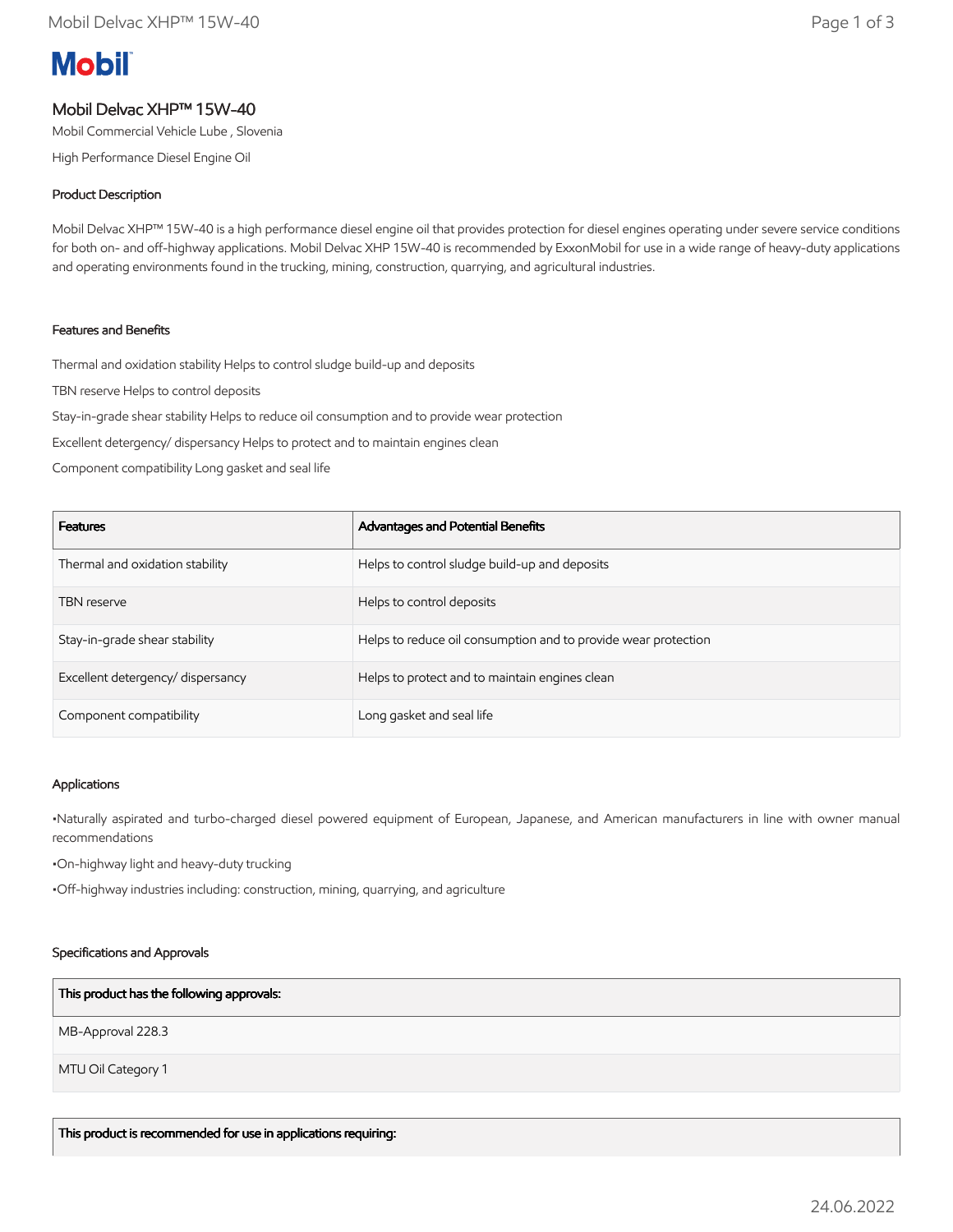$\mathbb{L}$ 

 $\blacksquare$ 

| This product is recommended for use in applications requiring: |
|----------------------------------------------------------------|
| ACEA A2                                                        |
| ACEA B <sub>2</sub>                                            |
| ACEA E3                                                        |
| API CF                                                         |
| API CF-4                                                       |
| API CG-4                                                       |
| RENAULT TRUCKS RLD                                             |
| <b>RENAULT TRUCKS RLD-2</b>                                    |
| VOLVO VDS-2                                                    |

This product meets or exceeds the requirements of the following industry specification:

API SJ

#### Properties and Specifications

| Property                                                               |            |
|------------------------------------------------------------------------|------------|
| Grade                                                                  | SAE 15W-40 |
| Specific Gravity, 15 C/15 C, ASTM D4052                                | 0.88       |
| Kinematic Viscosity @ 40 C, mm2/s, ASTM D445                           | 106        |
| Kinematic Viscosity @ 100 C, mm2/s, ASTM D445                          | 14.5       |
| Ash, Sulfated, mass%, ASTM D874                                        | 1.1        |
| Pour Point, °C, ASTM D97                                               | $-27$      |
| Viscosity Index, ASTM D2270                                            | 140        |
| Cold-Cranking Simulator, Apparent Viscosity @ -20 C, mPa.s, ASTM D5293 | 6150       |
| Total Base Number, mgKOH/g, ASTM D2896                                 | 10         |

#### Health and safety

.

Health and Safety recommendations for this product can be found on the Material Safety Data Sheet (MSDS) @ [http://www.msds.exxonmobil.com/psims](http://www.msds.exxonmobil.com/psims/psims.aspx) /psims.aspx

All trademarks used herein are trademarks or registered trademarks of Exxon Mobil Corporation or one of its subsidiaries unless indicated otherwise. 08-2020

Typical Properties are typical of those obtained with normal production tolerance and do not constitute a specification. Variations that do not affect